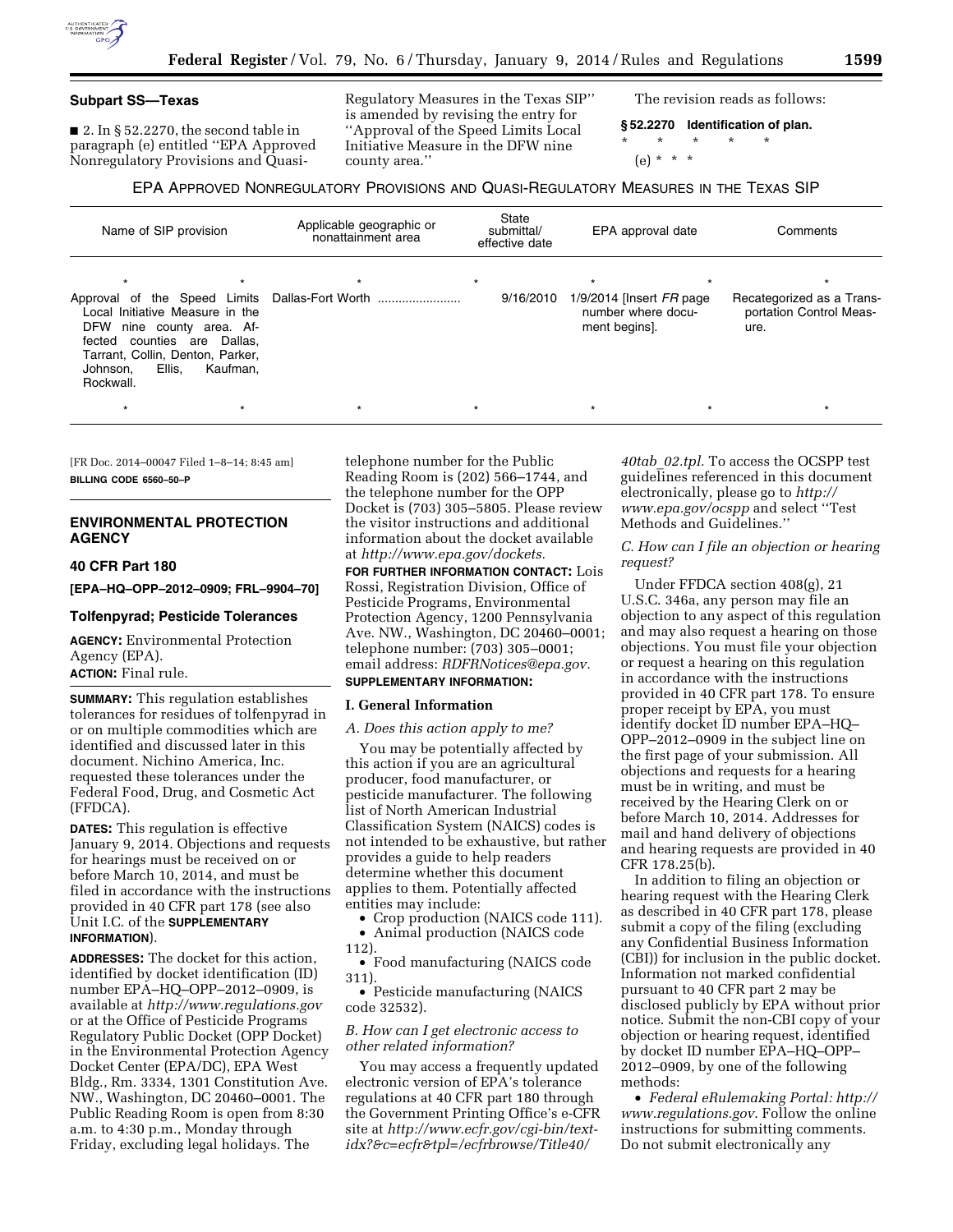information you consider to be CBI or other information whose disclosure is restricted by statute.

• *Mail:* OPP Docket, Environmental Protection Agency Docket Center (EPA/ DC), (28221T), 1200 Pennsylvania Ave. NW., Washington, DC 20460–0001.

• *Hand Delivery:* To make special arrangements for hand delivery or delivery of boxed information, please follow the instructions at *[http://www.epa.gov/dockets/](http://www.epa.gov/dockets/contacts.htm) [contacts.htm.](http://www.epa.gov/dockets/contacts.htm)* 

Additional instructions on commenting or visiting the docket, along with more information about dockets generally, is available at *[http://](http://www.epa.gov/dockets) [www.epa.gov/dockets.](http://www.epa.gov/dockets)* 

## **II. Summary of Petitioned-For Tolerance**

In the **Federal Register** of May 02, 2012 (77 FR 25954) (FRL–9346–1), EPA issued a document pursuant to FFDCA section 408(d)(3), 21 U.S.C. 346a(d)(3), announcing the filing of a pesticide petition (PP 0F7791) by Nichino America, Inc., 4550 New Linden Hill Rd., Suite 501, Wilmington, DE 19808. The petition requested that 40 CFR 180 be amended by establishing tolerances for residues of the insecticide tolfenpyrad (4-chloro-3-ethyl-1-methyl-*N-*[4-(*p*-tolyloxy) benzyl] pyrazole-5 carboxamide, in or on head lettuce at 5 ppm; leaf lettuce at 30 ppm; leaf petioles, subgroup 4B at 12.5 ppm; spinach at 24 ppm; *Brassica,* head and stem, subgroup 5A at 3.6 ppm; *Brassica,*  leafy, subgroup 5B at 44 ppm; vegetable, fruiting group 8 at 0.6 ppm; potatoes at 0.04 ppm; nut, tree group 14 (including pistachio) at 0.04 ppm; almond, hulls at 5.0 ppm; fruit, pome, group 11 at 0.6 ppm; apple, wet pomace at 5.0 ppm; vegetable, cucurbit, group 9 at 0.8 ppm; fruit, stone, group 12 at 3.0 ppm; pomegranates at 3.0 ppm; persimmons at 3.0 ppm; citrus, group 10 at 1.0 ppm; citrus, pulp, dried at 2.0 ppm; citrus, oil at 16.0 ppm; grapes at 2.0 ppm; raisins at 5 ppm; cotton, undelinted seed at 0.6 ppm; cotton, gin byproducts at 9.0 ppm; tea at 20 ppm; milk at 0.03 ppm; cattle, fat, at 0.01 ppm; goat, fat at 0.01 ppm; horse, fat at 0.01 ppm; sheep, fat at 0.01 ppm; cattle, kidney at 0.3 ppm; goat, kidney at 0.3 ppm; horse, kidney at 0.3 ppm; sheep, kidney at 0.3 ppm; cattle, liver at 0.7 ppm; goat, liver at 0.7 ppm; horse, liver at 0.7 ppm; sheep, liver at 0.7 ppm; cattle, meat at 0.02 ppm; goat, meat at 0.02 ppm; horse, meat at 0.02 ppm, and sheep, meat at 0.02 ppm. That document referenced a summary of the petition prepared by Nichino America, Inc., the registrant, which is available in the docket, *[http://www.regulations.gov.](http://www.regulations.gov)* 

There were no comments received in response to the notice of filing.

Based upon review of the data supporting the petition, EPA has revised nearly all of the proposed tolerances. The reasons for these changes are explained in Unit IV.D.

## **III. Aggregate Risk Assessment and Determination of Safety**

Section 408(b)(2)(A)(i) of FFDCA allows EPA to establish a tolerance (the legal limit for a pesticide chemical residue in or on a food) only if EPA determines that the tolerance is ''safe.'' Section 408(b)(2)(A)(ii) of FFDCA defines ''safe'' to mean that ''there is a reasonable certainty that no harm will result from aggregate exposure to the pesticide chemical residue, including all anticipated dietary exposures and all other exposures for which there is reliable information.'' This includes exposure through drinking water and in residential settings, but does not include occupational exposure. Section 408(b)(2)(C) of FFDCA requires EPA to give special consideration to exposure of infants and children to the pesticide chemical residue in establishing a tolerance and to ''ensure that there is a reasonable certainty that no harm will result to infants and children from aggregate exposure to the pesticide chemical residue. . . .''

Consistent with FFDCA section 408(b)(2)(D), and the factors specified in FFDCA section 408(b)(2)(D), EPA has reviewed the available scientific data and other relevant information in support of this action. EPA has sufficient data to assess the hazards of and to make a determination on aggregate exposure for tolfenpyrad including exposure resulting from the tolerances established by this action. EPA's assessment of exposures and risks associated with tolfenpyrad follows.

## *A. Toxicological Profile*

EPA has evaluated the available toxicity data and considered its validity, completeness, and reliability as well as the relationship of the results of the studies to human risk. EPA has also considered available information concerning the variability of the sensitivities of major identifiable subgroups of consumers, including infants and children. Tolfenpyrad is a broad-spectrum pyrazole insecticide that is proposed for use to control thrips, aphids and scales through the egg, larval, nymph, and adult stages. The toxicity database for tolfenpyrad is complete. Tolfenpyrad is acutely toxic by oral route, but has low acute inhalation and dermal toxicity. It is also

not irritating to the eye and skin and is not a skin sensitizer.

Toxicological testing indicates that tolfenpyrad is not neurotoxic or immunotoxic and it is classified as ''not likely to be carcinogenic to humans.'' However, the most consistent finding across species and studies was effects on body weight and body weight gain. Decreases in body weight and/or body weight gain were observed in adults of all species (rat, mice, rabbit, and dog) in the majority of the subchronic oral and dermal toxicity studies, and all chronic toxicity studies.

The rat is the species most sensitive to body weight changes, with effects observed at much lower doses than in other species. In rats, significant decreases in body weight and body weight gain were observed in subchronic oral and acute and subchronic neurotoxicity studies. Decreases in body weight and body weight gain were also seen in chronic rat studies but at lower doses than observed in the other rat studies. Although seen at lower doses, the body weight decrements noted in the chronic study were not as pronounced as seen after subchronic exposure or in the neurotoxicity studies. Decreases in body weight and body weight gain were also observed in reproduction, developmental toxicity, and developmental immunotoxicity studies at doses comparable to the chronic study. Body weight changes observed in other species were similar in magnitude to those in rats, but were observed at higher doses. Significant decreases in body weight and body weight gain were seen in both mice and dogs after subchronic exposure; these effects were also noted in rabbits in a developmental toxicity study. Chronic exposure resulted in body weight and body weight gain decreases in mice and dogs at lower doses. The severity of body weight changes increased with dose in mice while body weight effects in dogs were seen only at the highest dose tested.

The body weight changes observed in the database were most often seen in the presence of decreased food consumption and in some studies, additional toxicity including liver/ kidney effects and clinical signs. Increased liver and kidney weights, liver and kidney hypertrophy, hyaline droplets in the kidney, and color change in the kidney were seen after subchronic exposure in rats. Chronic exposure resulted in similar effects along with color changes in the liver and liver histopathology at slightly lower doses than in the subchronic studies. Other effects noted in rats were effects on the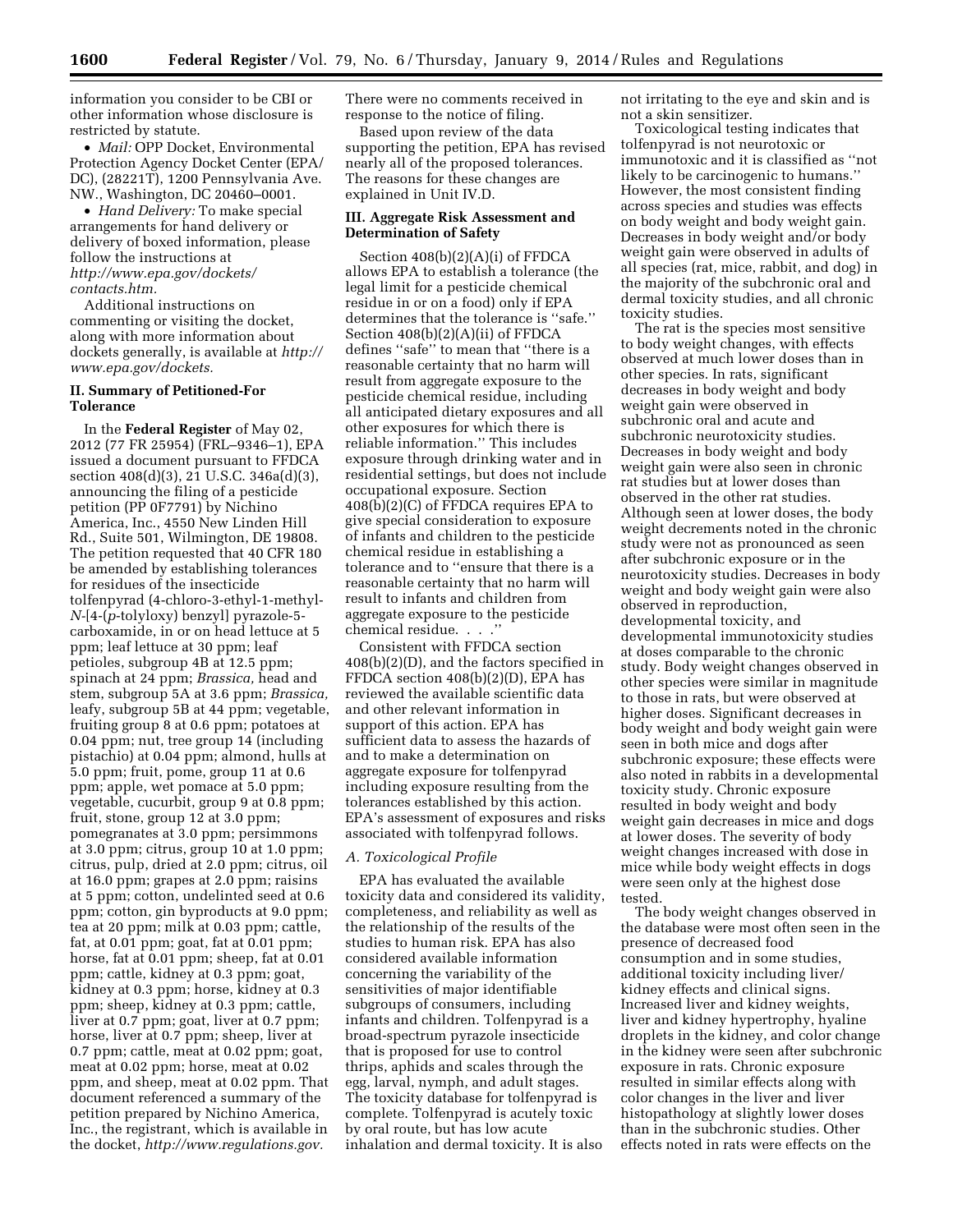harderian gland and lymph nodes. In dogs, both liver and kidney histopathology, along with testicular atrophy and clinical signs (emaciation, decreased movement, and staggering gait) were seen in short-term studies. Long-term exposure resulted in histopathology in the liver only, along with increased liver enzymes. No treatment-related effects were noted in the liver or kidney in mice. However, rough coats, hunched posture, ataxia, and hypoactivity were seen in subchronic studies. Missing ears and ear lesions (scabs, sores, ulceration, and inflammation) were seen in a chronic toxicity study. The ear lesions observed were likely self inflicted since the mice in the study were individually caged. No explanation was given to why the lesions occurred and the toxicological significance of this finding is unclear.

Moribundity and/or mortality were noted in at least one study in all species at ≥ 3 milligrams/kilogram/day (mg/kg/ day). Moribundity and mortality were noted in two dams in a rat reproduction study, and mortality was noted in one dam in a rabbit developmental toxicity study. Mortality was also observed in two animals in an inhalation toxicity study (range-finding only). In mice and dogs, mortality was observed in both subchronic and chronic toxicity studies. In all cases, effects were observed in the presence of body weight changes and the points of departure (POD) are protective of the observed mortality.

There is no evidence of increased quantitative or qualitative susceptibility in the guideline rat and rabbit developmental studies, or the rat reproduction study. Although several adverse effects were noted in young animals in these studies, the effects were observed in the presence of significant maternal toxicity (significant body weight changes and/or moribundity/mortality). In a non-

guideline rat developmental immunotoxicity (DIT) study, a potential increase in qualitative susceptibility was seen. In the study, decreased survival, body weight, body weight gain, increased blackish abdominal cavity, and dark green abnormal intestinal contents were observed in offspring animals at 3 mg/kg/day. At the same dose, decreased body weight (up to 10%), body weight gain (up to 36%) and food consumption were seen in maternal animals. There was no evidence of immunotoxicity observed in the study.

No evidence of neurotoxicity was observed in acute and subchronic neurotoxicity studies for tolfenpyrad. Although hunched posture, ataxia, and hypoactivity were seen in mice in a 28 day toxicity study, these effects were not seen in a 90-day study or after chronic exposure. In dogs, decreased spontaneous movement, and staggering gait were observed after 13 weeks. In rats, decreased motor activity and prone position (lying face down) prior to death were noted in a reproduction study. Overall, the effects noted in the database were agonal effects mainly seen at high doses, not associated with neuropathology, and not noted in longterm studies. The effects observed are consistent with the mode of action for tolfenpyrad (mitochondrial inhibitor) and are not considered evidence of neurotoxicity.

No evidence of carcinogenicity was observed in cancer studies with mice and rats. Therefore, in accordance with EPA's Final Guidelines for Carcinogen Risk Assessment (March 2005), tolfenpyrad is classified as ''not likely to be carcinogenic to humans.'' Specific information on the studies received and the nature of the adverse effects caused by tolfenpyrad as well as the noobserved-adverse-effect-level (NOAEL) and the lowest-observed-adverse-effectlevel (LOAEL) from the toxicity studies can be found at *[http://](http://www.regulations.gov) [www.regulations.gov](http://www.regulations.gov)* in document ''Tolfenpyrad. Human Health Risk Assessment'' in docket ID number EPA– HQ–OPP–2012–0909.

## *B. Toxicological Points of Departure/ Levels of Concern*

Once a pesticide's toxicological profile is determined, EPA identifies toxicological points of departure (POD) and levels of concern to use in evaluating the risk posed by human exposure to the pesticide. For hazards that have a threshold below which there is no appreciable risk, the toxicological POD is used as the basis for derivation of reference values for risk assessment. PODs are developed based on a careful analysis of the doses in each toxicological study to determine the dose at which no adverse effects are observed (the NOAEL) and the lowest dose at which adverse effects of concern are identified (the LOAEL). Uncertainty/ safety factors are used in conjunction with the POD to calculate a safe exposure level—generally referred to as a population-adjusted dose (PAD) or a reference dose (RfD)—and a safe margin of exposure (MOE). For non-threshold risks, the Agency assumes that any amount of exposure will lead to some degree of risk. Thus, the Agency estimates risk in terms of the probability of an occurrence of the adverse effect expected in a lifetime. For more information on the general principles EPA uses in risk characterization and a complete description of the risk assessment process, see *[http://](http://www.epa.gov/pesticides/factsheets/riskassess.htm) [www.epa.gov/pesticides/factsheets/](http://www.epa.gov/pesticides/factsheets/riskassess.htm) [riskassess.htm.](http://www.epa.gov/pesticides/factsheets/riskassess.htm)* A summary of the toxicological endpoints for tolfenpyrad used for human risk assessment is shown in Table 1 of this unit.

TABLE 1—SUMMARY OF TOXICOLOGICAL DOSES AND ENDPOINTS FOR TOLFENPYRAD FOR USE IN DIETARY HUMAN HEALTH RISK ASSESSMENTS

| Exposure/scenario                                                              | Point of departure           | Uncertainty/FQPA<br>safety factors                                         | RfD, PAD, level of<br>concern for risk<br>assessment                  | Study and toxicological effects                                                                                                                                                                                                                                                                                                                     |
|--------------------------------------------------------------------------------|------------------------------|----------------------------------------------------------------------------|-----------------------------------------------------------------------|-----------------------------------------------------------------------------------------------------------------------------------------------------------------------------------------------------------------------------------------------------------------------------------------------------------------------------------------------------|
| Acute Dietary (Gen-<br>eral Population,<br>including Infants<br>and Children). | $NOAEL = 10$ mg/<br>kg/day.  | $UF_A = 10 \times$<br>$UF_H = 10 \times$<br><b>FOPA</b><br>$SF = 1 \times$ | Acute $RfD = 0.1$<br>mq/kq/day.<br>$aPAD = 0.1$ mg/kg/<br>dav         | $LOAEL = 20$ mg/kg/day from an acute neurotoxicity study<br>in rats, based on decreased body weight, body weight<br>gain and food consumption                                                                                                                                                                                                       |
| Chronic Dietary (All<br>Populations).                                          | $NOAEL = 0.6$ mg/<br>kg/day. | $UF_A = 10 \times$<br>$UF_H = 10 \times$<br>FOPA SF = $1 \times$           | Chronic $RfD =$<br>$0.006$ mg/kg/day.<br>$cPAD = 0.006$ mg/<br>kg/day | $LOAEL = 1.5$ mg/kg/day from a combined chronic/car-<br>cinogenicity in rats, based on decreased body weight,<br>body weight gain, and food consumption of females,<br>gross changes in the Harderian glands of males, and<br>histopathological changes in the liver, kidney, and mes-<br>enteric lymph nodes of females and the kidney of<br>males |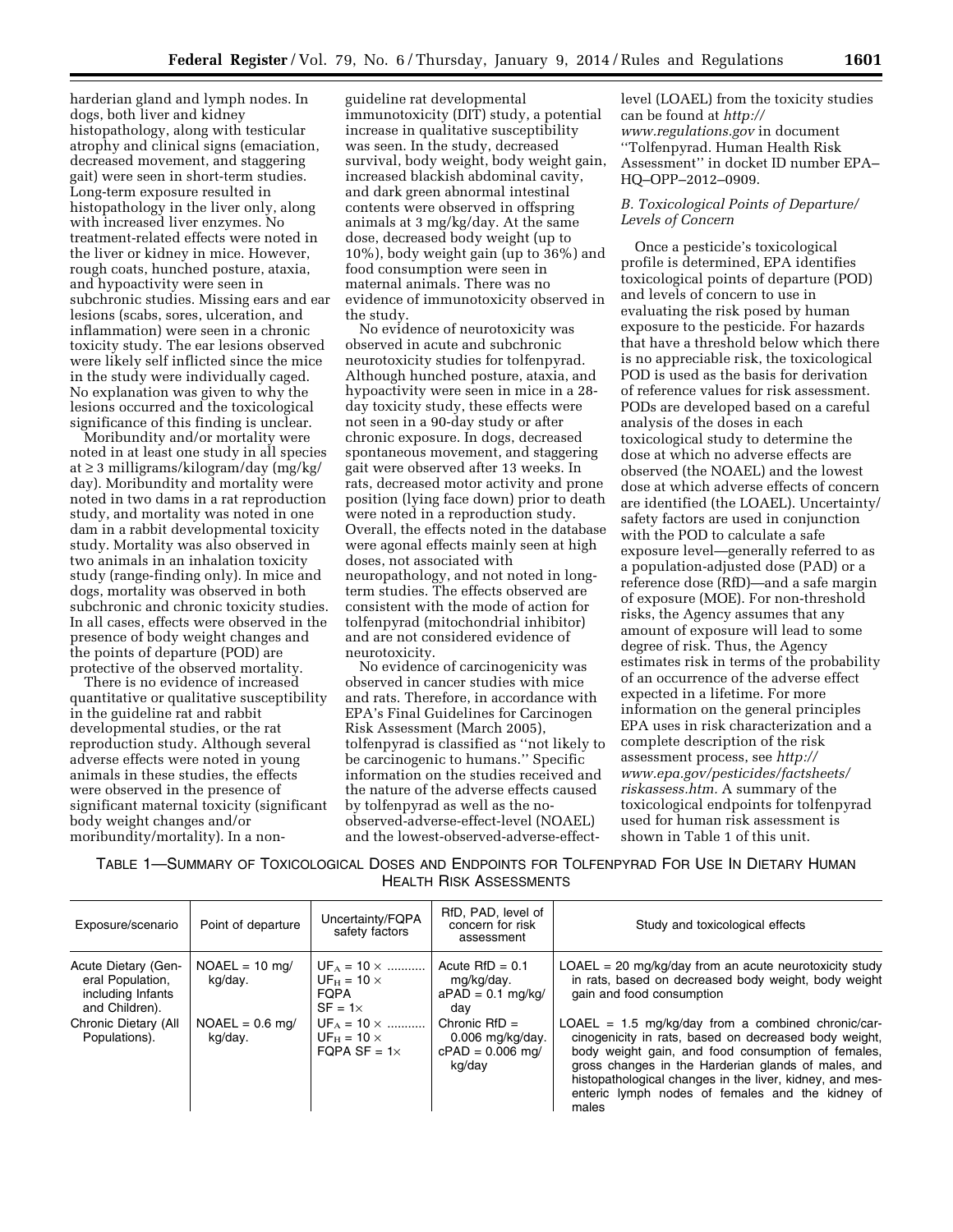## TABLE 1—SUMMARY OF TOXICOLOGICAL DOSES AND ENDPOINTS FOR TOLFENPYRAD FOR USE IN DIETARY HUMAN HEALTH RISK ASSESSMENTS—Continued

| Exposure/scenario | Point of departure | Uncertainty/FQPA<br>safety factors | RfD, PAD, level of<br>concern for risk<br>assessment | Study and toxicological effects                                                                                           |
|-------------------|--------------------|------------------------------------|------------------------------------------------------|---------------------------------------------------------------------------------------------------------------------------|
| Cancer            |                    |                                    | quate rodent carcinogenicity studies.                | Classification: "Not likely to be Carcinogenic to Humans" based on the absence of significant tumor increases in two ade- |

Point of Departure (POD) = A data point or an estimated point that is derived from observed dose-response data and used to mark the beginning of extrapolation to determine risk associated with lower environmentally relevant human exposures. NOAEL = no observed adverse effect level. LOAEL = lowest observed adverse effect level. UF = uncertainty factor. UF<sub>A</sub> = extrapolation from animal to human (interspecies). UF<sub>H</sub> = potential variation in sensitivity among members of the human population (intraspecies). FQPA SF = FQPA Safety Factor. PAD = population-adjusted dose (a = acute, c = chronic). RfD = reference dose.

#### *C. Exposure Assessment*

1. *Dietary exposure from food and feed uses.* In evaluating dietary exposure to tolfenpyrad, EPA considered exposure under the petitioned-for tolerances. EPA assessed dietary exposures from tolfenpyrad in food as follows:

i. *Acute exposure.* Quantitative acute dietary exposure and risk assessments are performed for a food-use pesticide, if a toxicological study has indicated the possibility of an effect of concern occurring as a result of a 1-day or single exposure. Such effects were identified for tolfenpyrad. In estimating acute dietary exposure, EPA used food consumption information from the U.S. Department of Agriculture (USDA) 2003–2008 National Health and Nutrition Examination Survey, What We Eat in America (NHANES/WWEIA). As to residue levels in food, EPA assumed 100 percent crop treated (PCT) and tolerance-level residues.

ii. *Chronic exposure.* The chronic assessment is significantly refined. Inputs to the chronic assessment include average residue levels from crop field trials; use of projected PCT estimates for foods that were shown to have a high contribution to the overall dietary exposure (as discussed in Unit III.C.1.iv.) and assumptions of 100 PCT for the rest of the commodities; liberal translation of juice processing factors; and reduction of residues from removal of head lettuce and cabbage wrapper leaves.

iii. *Cancer.* Based on the data summarized in Unit III.A., EPA has concluded that there was no evidence of carcinogenicity in cancer studies with mice and rats. Therefore, a cancer exposure assessment was not conducted.

iv. *Anticipated residue and PCT information.* Section 408(b)(2)(E) of FFDCA authorizes EPA to use available data and information on the anticipated residue levels of pesticide residues in food and the actual levels of pesticide residues that have been measured in

food. If EPA relies on such information, EPA must require pursuant to FFDCA section 408(f)(1) that data be provided 5 years after the tolerance is established, modified, or left in effect, demonstrating that the levels in food are not above the levels anticipated. For the present action, EPA will issue such Data Call-Ins as are required by FFDCA section 408(b)(2)(E) and authorized under FFDCA section 408(f)(1). Data will be required to be submitted no later than 5 years from the date of issuance of these tolerances.

Section 408(b)(2)(F) of FFDCA states that the Agency may use data on the actual percent of food treated for assessing chronic dietary risk only if:

• Condition a: The data used are reliable and provide a valid basis to show what percentage of the food derived from such crop is likely to contain the pesticide residue.

• Condition b: The exposure estimate does not underestimate exposure for any significant subpopulation group.

• Condition c: Data are available on pesticide use and food consumption in a particular area, the exposure estimate does not understate exposure for the population in such area.

In addition, the Agency must provide for periodic evaluation of any estimates used. To provide for the periodic evaluation of the estimate of PCT as required by FFDCA section 408(b)(2)(F), EPA may require registrants to submit data on PCT.

In most cases, EPA uses available data from United States Department of Agriculture/National Agricultural Statistics Service (USDA/NASS), proprietary market surveys, and the National Pesticide Use Database for the chemical/crop combination for the most recent 6–7 years. EPA uses an average PCT for chronic dietary risk analysis. The average PCT figure for each existing use is derived by combining available public and private market survey data for that use, averaging across all observations, and rounding to the nearest 5%, except for those situations in which the average PCT is less than

one. In those cases, 1% is used as the average PCT and 2.5% is used as the maximum PCT. EPA uses a maximum PCT for acute dietary risk analysis. The maximum PCT figure is the highest observed maximum value reported within the recent 6 years of available public and private market survey data for the existing use and rounded up to the nearest multiple of 5%.

The Agency estimated the PCT for new uses as follows: 40% for oranges; 65% for table grapes; and 50% for spinach.

EPA estimates PCT for new uses for tolfenpyrad based on the PCT of the dominant pesticide (i.e., the one with the greatest PCT) on that site over the three most recent years of available data. Comparisons are only made among pesticides of the same pesticide types (i.e., the dominant insecticide on the use site is selected for comparison with a new insecticide). The PCTs included in the analysis may be for the same pesticide or for different pesticides since the same or different pesticides may dominate for each year. Typically, EPA uses USDA/NASS as the source for raw PCT data because it is publicly available and does not have to be calculated from available data sources. When a specific use site is not surveyed by USDA/NASS, EPA uses proprietary data and calculates the estimated PCT.

The estimated PCT for new uses, based on the average PCT of the market leader, is appropriate for use in the chronic dietary risk assessment. This method of estimating a PCT for a new use of a registered pesticide or a new pesticide produces a high-end estimate that is unlikely, in most cases, to be exceeded during the initial 5 years of actual use. The predominant factors that bear on whether the estimated PCT for new uses could be exceeded are (1) the extent of pest pressure on the crops in question; (2) the pest spectrum of the new pesticide in comparison with the market leaders as well as whether the market leaders are well-established for this use; and (3) resistance concerns with the market leaders.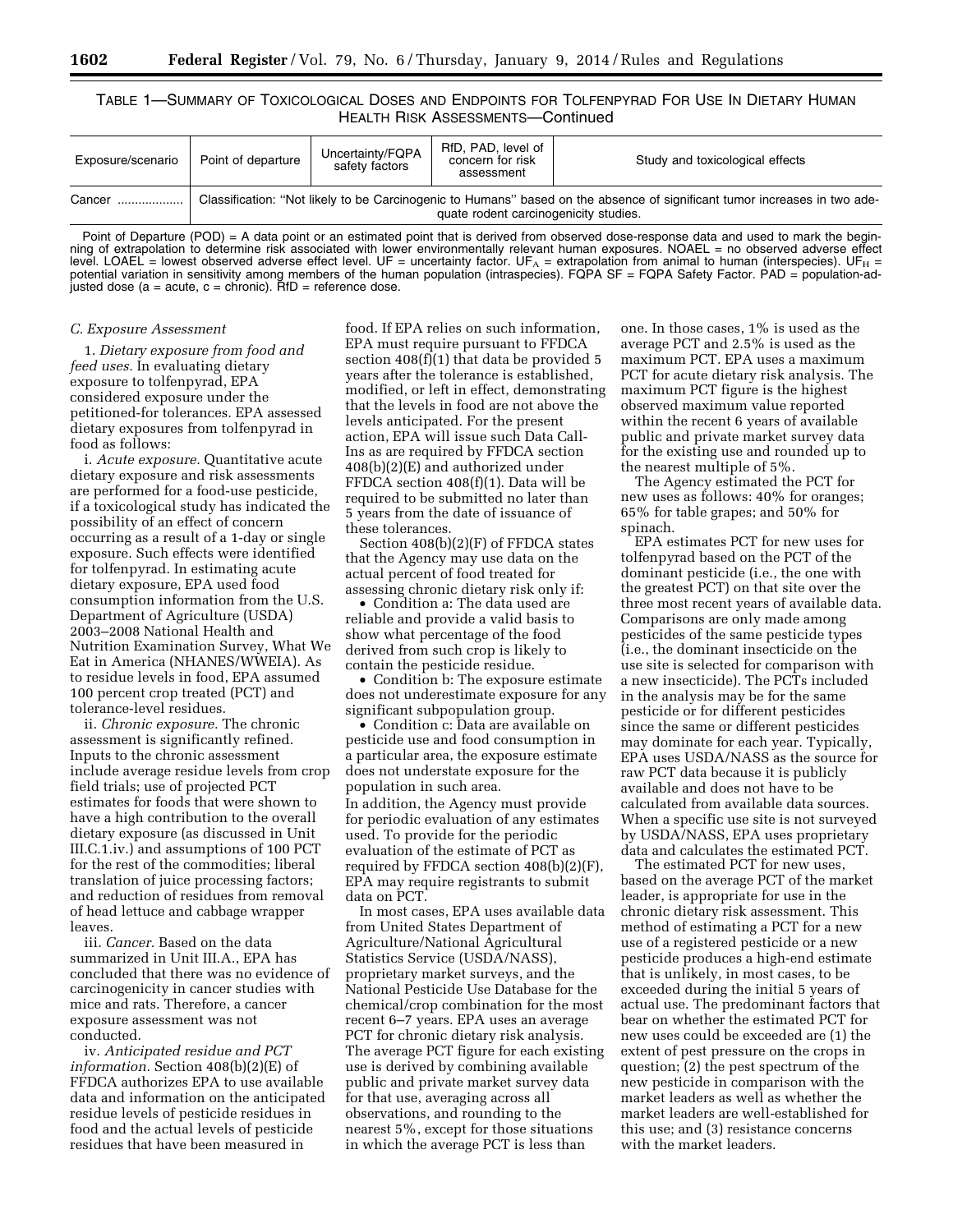All information currently available has been considered for tolfenpyrad, and it is the opinion of the Agency that it is unlikely that actual PCT for tolfenpyrad will exceed the estimated PCT for new uses during the next 5 years.

The Agency believes that the three conditions discussed in Unit III.C.1.iv. have been met. With respect to Condition a, PCT estimates are derived from Federal and private market survey data, which are reliable and have a valid basis. The Agency is reasonably certain that the percentage of the food treated is not likely to be an underestimation. As to Conditions b and c, regional consumption information and consumption information for significant subpopulations is taken into account through EPA's computer-based model for evaluating the exposure of significant subpopulations including several regional groups. Use of this consumption information in EPA's risk assessment process ensures that EPA's exposure estimate does not understate exposure for any significant subpopulation group and allows the Agency to be reasonably certain that no regional population is exposed to residue levels higher than those estimated by the Agency. Other than the data available through national food consumption surveys, EPA does not have available reliable information on the regional consumption of food to which novaluron may be applied in a particular area.

2. *Dietary exposure from drinking water.* The Agency used screening level water exposure models in the dietary exposure analysis and risk assessment for tolfenpyrad in drinking water. These simulation models take into account data on the physical, chemical, and fate/ transport characteristics of tolfenpyrad. Further information regarding EPA drinking water models used in pesticide exposure assessment can be found at *[http://www.epa.gov/oppefed1/models/](http://www.epa.gov/oppefed1/models/water/index.htm) [water/index.htm.](http://www.epa.gov/oppefed1/models/water/index.htm)* 

Based on the Pesticide Root Zone Model/Exposure Analysis Modeling System (PRZM/EXAMS) and Screening Concentration in Ground Water (SCI– GROW) models, the estimated drinking water concentrations (EDWCs) of tolfenpyrad for acute exposures are 26.9 parts per billion (ppb) in surface water and 11 ppb for ground water; for chronic exposures, 12.2 ppb in surface water and 11 ppb for ground water.

Modeled estimates of drinking water concentrations were directly entered into the dietary exposure model. For the acute dietary risk assessment, the water concentration of value 26.9 ppb was used to assess the contribution to

drinking water. For chronic dietary risk assessment, the water concentration of value 12.2 ppb was used to assess the contribution to drinking water.

3. *From non-dietary exposure.* The term ''residential exposure'' is used in this document to refer to nonoccupational, non-dietary exposure (e.g., for lawn and garden pest control, indoor pest control, termiticides, and flea and tick control on pets).

Tolfenpyrad is not registered for any specific use patterns that would result in residential exposure.

4. *Cumulative effects from substances with a common mechanism of toxicity.*  Section  $408(b)(2)(D)(v)$  of FFDCA requires that, when considering whether to establish, modify, or revoke a tolerance, the Agency consider ''available information'' concerning the cumulative effects of a particular pesticide's residues and ''other substances that have a common mechanism of toxicity.''

EPA has not found tolfenpyrad to share a common mechanism of toxicity with any other substances, and tolfenpyrad does not appear to produce a toxic metabolite produced by other substances. For the purposes of this tolerance action, therefore, EPA has assumed that tolfenpyrad does not have a common mechanism of toxicity with other substances. For information regarding EPA's efforts to determine which chemicals have a common mechanism of toxicity and to evaluate the cumulative effects of such chemicals, see EPA's Web site at *[http://www.epa.gov/pesticides/](http://www.epa.gov/pesticides/cumulative) [cumulative.](http://www.epa.gov/pesticides/cumulative)* 

## *D. Safety Factor for Infants and Children*

1. *In general.* Section 408(b)(2)(C) of FFDCA provides that EPA shall apply an additional tenfold (10X) margin of safety for infants and children in the case of threshold effects to account for prenatal and postnatal toxicity and the completeness of the database on toxicity and exposure unless EPA determines based on reliable data that a different margin of safety will be safe for infants and children. This additional margin of safety is commonly referred to as the FQPA Safety Factor (SF). In applying this provision, EPA either retains the default value of 10X, or uses a different additional safety factor when reliable data available to EPA support the choice of a different factor.

2. *Prenatal and postnatal sensitivity.*  Although there seems to be increased qualitative susceptibility in the young in the developmental immunotoxicity study (DIT) in rats, there is low concern and there are no residual uncertainties

regarding increased quantitative or qualitative prenatal and/or postnatal susceptibility for tolfenpyrad. When the DIT study is considered along with the reproduction study, the offspring toxicity in the DIT study was observed at the same dose as comparable maternal toxicity (moribundity/ mortality) in the reproduction study. Therefore, EPA does not consider the isolated incident in the DIT a true indicator of qualitative susceptibility. Additionally, the effects observed in the DIT study are well-characterized, a clear NOAEL was identified, and the endpoints chosen for risk assessment are protective of potential offspring effects.

3. *Conclusion.* EPA has determined that reliable data show the safety of infants and children would be adequately protected if the FQPA SF were reduced to 1x. That decision is based on the following findings:

i. The toxicity database for tolfenpyrad is complete.

ii. There is no indication that tolfenpyrad is a neurotoxic chemical and there is no need for a developmental neurotoxicity study or additional UFs to account for neurotoxicity.

iii. Although there is some evidence that tolfenpyrad may result in increased susceptibility, the concern for developmental or reproductive effects is low for the reasons contained in Unit III.D.2., and thus, a 10X FQPA safety factor is not necessary to protect infants and children.

iv. There are no residual uncertainties with regard to the exposure assessment. The acute dietary exposure assessment is based on high-end health protective residue levels (that account for parent and metabolites of concern), processing factors, and PCT assumptions (100%). The chronic dietary assessment incorporates significant refinement in that average residue values were used and projected PCT estimates were used for a few crops, the estimates are below the level of concern for all population subgroups because conservative assumptions, including the highly unlikely scenario that 100% of the planted acreage would be treated. Furthermore, conservative, upper-bound assumptions were used to determine exposure through drinking water, such that these exposures have not been underestimated. There are no residential exposure scenarios at this time.

## *E. Aggregate Risks and Determination of Safety*

EPA determines whether acute and chronic dietary pesticide exposures are safe by comparing aggregate exposure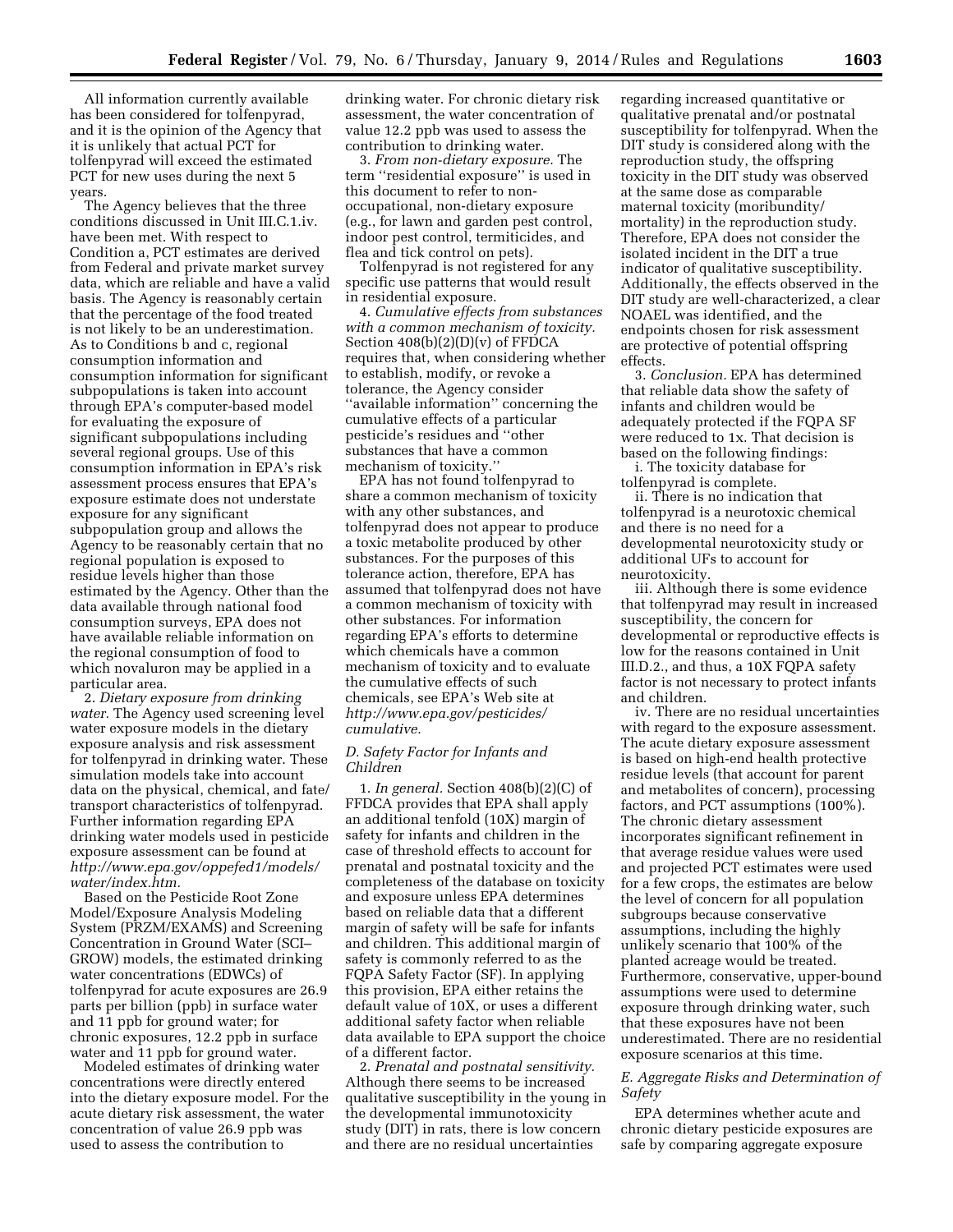**1604 Federal Register** / Vol. 79, No. 6 / Thursday, January 9, 2014 / Rules and Regulations

estimates to the acute PAD (aPAD) and chronic PAD (cPAD). For linear cancer risks, EPA calculates the lifetime probability of acquiring cancer given the estimated aggregate exposure. Short-, intermediate-, and chronic-term risks are evaluated by comparing the estimated aggregate food, water, and residential exposure to the appropriate PODs to ensure that an adequate MOE exists.

1. *Acute risk.* An acute aggregate risk assessment takes into account acute exposure estimates from dietary consumption of food and drinking water. For the acute assessment, the dietary risk for the U.S. population is estimated to be 62% of the aPAD. Children 3–5 years old are the highestexposed population subgroup, with an estimated exposure at the 95th percentile of 0.076 mg/kg/day, which corresponds to 76% of the aPAD. Typically EPA has concerns when estimated exposures exceed 100% of the acute or chronic population-adjusted dose (aPAD or cPAD). Acute dietary risk estimates are below EPA's level of concern for all population subgroups.

2. *Chronic risk.* Using the exposure assumptions described in this unit for chronic exposure, EPA has concluded that chronic exposure to tolfenpyrad from food and water will utilize 69% of the cPAD for children 1–2 years old, the population group receiving the greatest exposure. Based on the explanation in Unit III.C.3., regarding residential use patterns, chronic residential exposure to residues of topramezone is not expected.

3. *Short- and intermediate-term risk.*  Short- and intermediate-term aggregate exposure takes into account short- and intermediate-term residential exposure plus chronic exposure to food and water (considered to be a background exposure level). Short- and intermediate-term adverse effects were identified; however, tolfenpyrad is not registered for any use patterns that would result in short- or intermediateterm residential exposure. Because there is no short- or intermediate-term residential exposure and chronic dietary exposure has already been assessed under the appropriately protective cPAD (which is at least as protective as the POD used to assess short- and intermediate-term risk), no further assessment of short- or intermediateterm risk is necessary, and EPA relies on the chronic dietary risk assessment for evaluating short- and intermediate-term risk for tolfenpyrad.

4. *Aggregate cancer risk for U.S. population.* Based on the lack of evidence of carcinogenicity in two adequate rodent carcinogenicity studies, tolfenpyrad is not expected to pose a cancer risk to humans.

5. *Determination of safety.* Based on these risk assessments, EPA concludes that there is a reasonable certainty that no harm will result to the general population, or to infants and children from aggregate exposure to tolfenpyrad residues.

## **IV. Other Considerations**

## *A. Analytical Enforcement Methodology*

Adequate enforcement methodologies are available in Pesticide Analytical Manual II (PAM II) for citrus and processed fractions (Method I), ginned cottonseed (Method IA), and bovine tissues and milk (Method II). Additionally, Method M–073 and M– 936–95–2 have been validated by the Agency and submitted for inclusion in PAM II as enforcement methods. These five methods are adequate for enforcement of the tolerances on plants and livestock. Method M–073 and M– 936–95–2 may be requested from: Chief, Analytical Chemistry Branch, Environmental Science Center, 701 Mapes Rd., Ft. Meade, MD 20755–5350; telephone number: (410) 305–2905; email address: *[residuemethods@](mailto:residuemethods@epa.gov) [epa.gov.](mailto:residuemethods@epa.gov)* 

#### *B. International Residue Limits*

In making its tolerance decisions, EPA seeks to harmonize U.S. tolerances with international standards whenever possible, consistent with U.S. food safety standards and agricultural practices. EPA considers the international maximum residue limits (MRLs) established by the Codex Alimentarius Commission (Codex), as required by FFDCA section 408(b)(4). The Codex Alimentarius is a joint United Nations Food and Agriculture Organization/World Health Organization food standards program, and it is recognized as an international food safety standards-setting organization in trade agreements to which the United States is a party. EPA may establish a tolerance that is different from a Codex MRL; however, FFDCA section 408(b)(4) requires that EPA explain the reasons for departing from the Codex level.

The Codex has not established MRLs for tolfenpyrad.

## *C. Revisions to Petitioned-For Tolerances*

Nearly all of the commodity definitions for the petitioned-for tolerances are inconsistent with the current Agency definitions and must be revised. For head lettuce, spinach, and celery subgroup 4B leaf petioles, EPA

has concluded that a group tolerance of 30 ppm for vegetable, leafy, except Brassica, group 4 is appropriate. For all remaining crops (except prune, grape, milk, and cattle, goat, horse, and sheep fat), EPA revised the tolerance values based on residue data and the use of the Organization for Economic Cooperation and Development (OECD) tolerance calculation procedures.

The submitted data for processed commodities are adequate and sufficient for the assessing and establishing tolerances associated with the proposed registration. EPA cannot determine the cause of the differences in the proposed tolerances for citrus dried pulp and oil, and raisin.

EPA is establishing tolerances for meat and meat byproducts that differ from the requested livestock tolerances due to differences between the dietary burden calculation generated by the petitioner and that generated by the Agency.

Finally, as EPA explained in its latest crop group rulemaking (77 FR 50617, August 22, 2012) (FRL–9354–3), EPA will attempt to conform petitions seeking tolerances for crop groups to the newer established crop groups, rather than establish new tolerances under the pre-existing crop groups, as part of its effort to eventually convert tolerances for any pre-existing crop group to tolerances with coverage under the revised crop group. Therefore, although the petitioner requested tolerances for crop groups 8 (fruiting vegetables), 10 (citrus fruit), 11 (pome fruit), 12 (stone fruit), and 14 (tree nuts), EPA evaluated and is establishing tolerances for crop groups 8–10 (fruiting vegetables), 10–10 (citrus fruit), 11–10 (pome fruit), 12–12 (stone fruit), and 14–12 (tree nuts).

## **V. Conclusion**

Therefore, tolerances are established for residues of tolfenpyrad, (4-chloro-3 ethyl-1–methyl-*N-*[4-(*p*-tolyloxy) benzyl] pyrazole-5-carboxamide in or on almond, hulls at 6.0 ppm; citrus, dried pulp at 8.0 ppm; citrus, oil at 70 ppm; cotton, undelinted seed at 0.70 ppm; cotton, gin byproducts at 15 ppm; fruit, citrus, group 10–10 at 1.5 ppm; fruit, stone, group 12–12 at 2.0 ppm; grape at 2.0 ppm; grape, raisin at 6.0 ppm; nut, tree, group 14–12 at 0.05 ppm; persimmon at 2.0 ppm; plum, prune at 3.0 ppm; pomegranate at 2.0 ppm; potato at 0.01 ppm; tea at 30 ppm; vegetable, leafy, except Brassica, group 4 at 30 ppm; milk at 0.03. ppm; cattle, fat at 0.01 ppm; cattle, meat at 0.01 ppm; cattle, meat byproducts at 0.35 ppm; goat, fat at 0.01 ppm; goat, meat at 0.01 ppm; goat, meat byproducts at 0.35 ppm; horse, fat at 0.01 ppm; horse,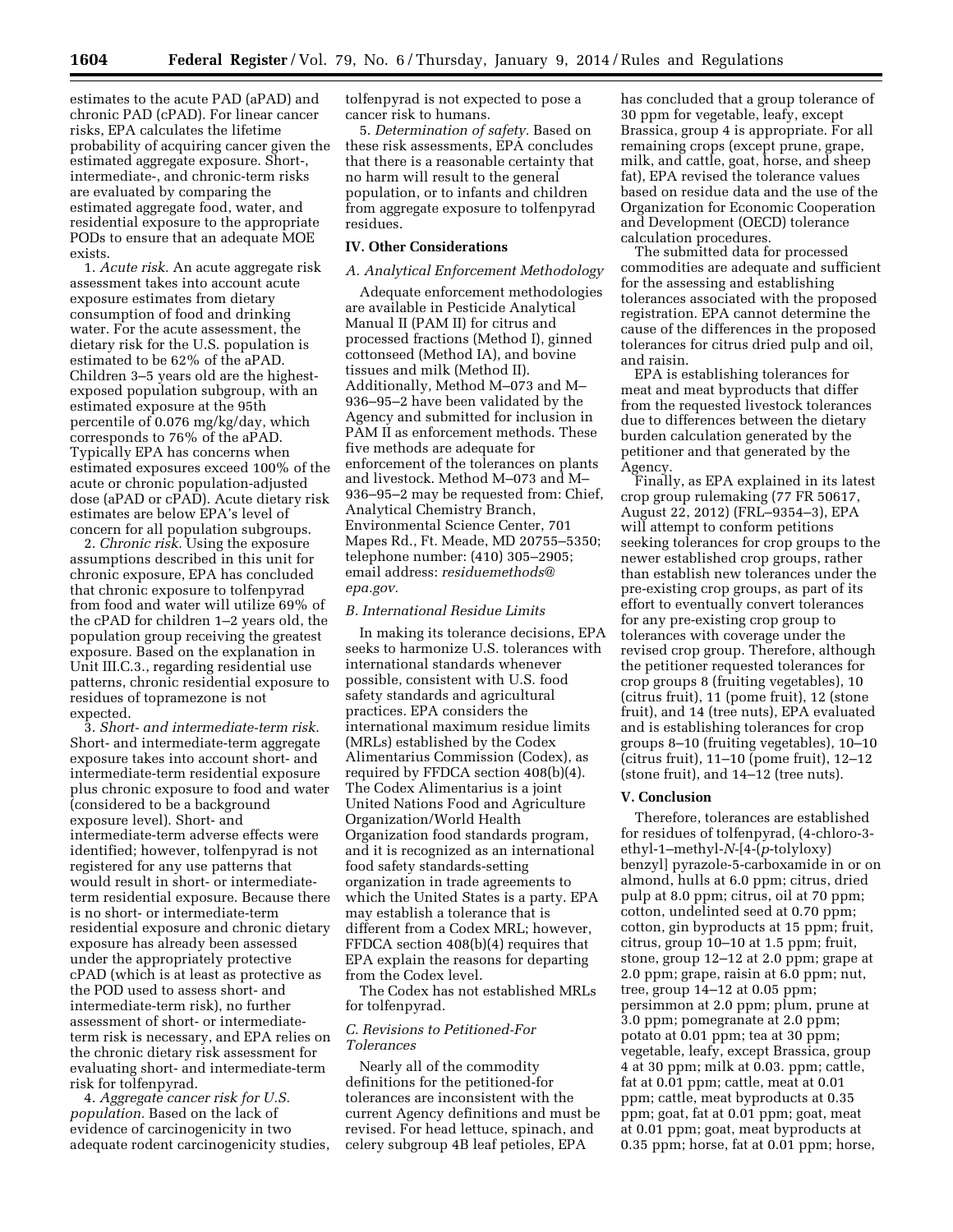meat at 0.01 ppm; horse, meat by products at 0.35 ppm; sheep, fat at 0.01 ppm; sheep, meat at 0.01 ppm; and sheep, meat byproducts at 0.35 ppm.

## **VI. Statutory and Executive Order Reviews**

This final rule establishes tolerances under FFDCA section 408(d) in response to a petition submitted to the Agency. The Office of Management and Budget (OMB) has exempted these types of actions from review under Executive Order 12866, entitled ''Regulatory Planning and Review'' (58 FR 51735, October 4, 1993). Because this final rule has been exempted from review under Executive Order 12866, this final rule is not subject to Executive Order 13211, entitled ''Actions Concerning Regulations That Significantly Affect Energy Supply, Distribution, or Use'' (66 FR 28355, May 22, 2001) or Executive Order 13045, entitled ''Protection of Children from Environmental Health Risks and Safety Risks'' (62 FR 19885, April 23, 1997). This final rule does not contain any information collections subject to OMB approval under the Paperwork Reduction Act (PRA) (44 U.S.C. 3501 *et seq.*), nor does it require any special considerations under Executive Order 12898, entitled ''Federal Actions to Address Environmental Justice in Minority Populations and Low-Income Populations'' (59 FR 7629, February 16, 1994). Since tolerances and exemptions that are established on the basis of a petition under FFDCA section 408(d), such as the tolerance in this final rule, do not require the issuance of a proposed rule, the requirements of the

Regulatory Flexibility Act (RFA) (5 U.S.C. 601 *et seq.*), do not apply.

This final rule directly regulates growers, food processors, food handlers, and food retailers, not States or tribes, nor does this action alter the relationships or distribution of power and responsibilities established by Congress in the preemption provisions of FFDCA section 408(n)(4). As such, the Agency has determined that this action will not have a substantial direct effect on States or tribal governments, on the relationship between the national government and the States or tribal governments, or on the distribution of power and responsibilities among the various levels of government or between the Federal Government and Indian tribes. Thus, the Agency has determined that Executive Order 13132, entitled ''Federalism'' (64 FR 43255, August 10, 1999) and Executive Order 13175, entitled ''Consultation and Coordination with Indian Tribal Governments'' (65 FR 67249, November 9, 2000) do not apply to this final rule. In addition, this final rule does not impose any enforceable duty or contain any unfunded mandate as described under Title II of the Unfunded Mandates Reform Act of 1995 (UMRA) (2 U.S.C. 1501 *et seq.*).

This action does not involve any technical standards that would require Agency consideration of voluntary consensus standards pursuant to section 12(d) of the National Technology Transfer and Advancement Act of 1995 (NTTAA) (15 U.S.C. 272 note).

### **VII. Congressional Review Act**

Pursuant to the Congressional Review Act (5 U.S.C. 801 *et seq.*), EPA will

submit a report containing this rule and other required information to the U.S. Senate, the U.S. House of Representatives, and the Comptroller General of the United States prior to publication of the rule in the **Federal Register**. This action is not a ''major rule'' as defined by 5 U.S.C. 804(2).

#### **List of Subjects in 40 CFR Part 180**

Environmental protection, Administrative practice and procedure, Agricultural commodities, Pesticides and pests, Reporting and recordkeeping requirements.

Dated: December 23, 2013.

## **Steven Bradbury,**

*Director, Office of Pesticide Programs.*  Therefore, 40 CFR chapter I is

amended as follows:

## **PART 180—[AMENDED]**

■ 1. The authority citation for part 180 continues to read as follows:

**Authority:** 21 U.S.C. 321(q), 346a and 371.

■ 2. Add § 180.675 to subpart C to read as follows:

### **§ 180.675 Tolfenpyrad; tolerances for residues.**

(a) *General.* (1) Tolerances are established for residues of the insecticide tolfenpyrad, including its metabolites and degradates, in or on the commodities in the table below. Compliance with the tolerance levels specified below is to be determined by measuring only tolfenpyrad, 4-chloro-3 ethyl-1-methyl-*N*-[4-(*p*tolyloxy)benzyl]pyrazole-5 carboxamide.

| Commodity                                                                                                     | Parts per million |
|---------------------------------------------------------------------------------------------------------------|-------------------|
|                                                                                                               | 6.0               |
|                                                                                                               | 8.0               |
|                                                                                                               | 70.0              |
|                                                                                                               | 15.0              |
|                                                                                                               | 0.70              |
| Cotton, gin byproducts<br>Cotton, undelinted seed<br>Fruit, stone, group 12-12<br>Fruits, citrus, group 10-10 | 2.0               |
|                                                                                                               | 1.5               |
|                                                                                                               | 2.0               |
|                                                                                                               | 6.0               |
|                                                                                                               | 0.05              |
|                                                                                                               | 2.0               |
|                                                                                                               | 3.0               |
|                                                                                                               | 2.0               |
|                                                                                                               | 0.01              |
| Теа                                                                                                           | 30.0              |
|                                                                                                               | 30.O              |

(2) Tolerances are established for residues of the insecticide tolfenpyrad, including its metabolites and degradates, in or on the commodities in the following table. Compliance with

the tolerance levels specified below is to be determined by measuring only the sum of tolfenpyrad, 4-chloro-3-ethyl-1 methyl-*N*-[4-(*p*tolyloxy)benzyl]pyrazole-5carboxamide, and its metabolite 4-[4-[(4 chloro-3-ethyl-1-methylpyrazol-5 yl)carbonylamino-methyl]phenoxy] benzoic acid, calculated as the